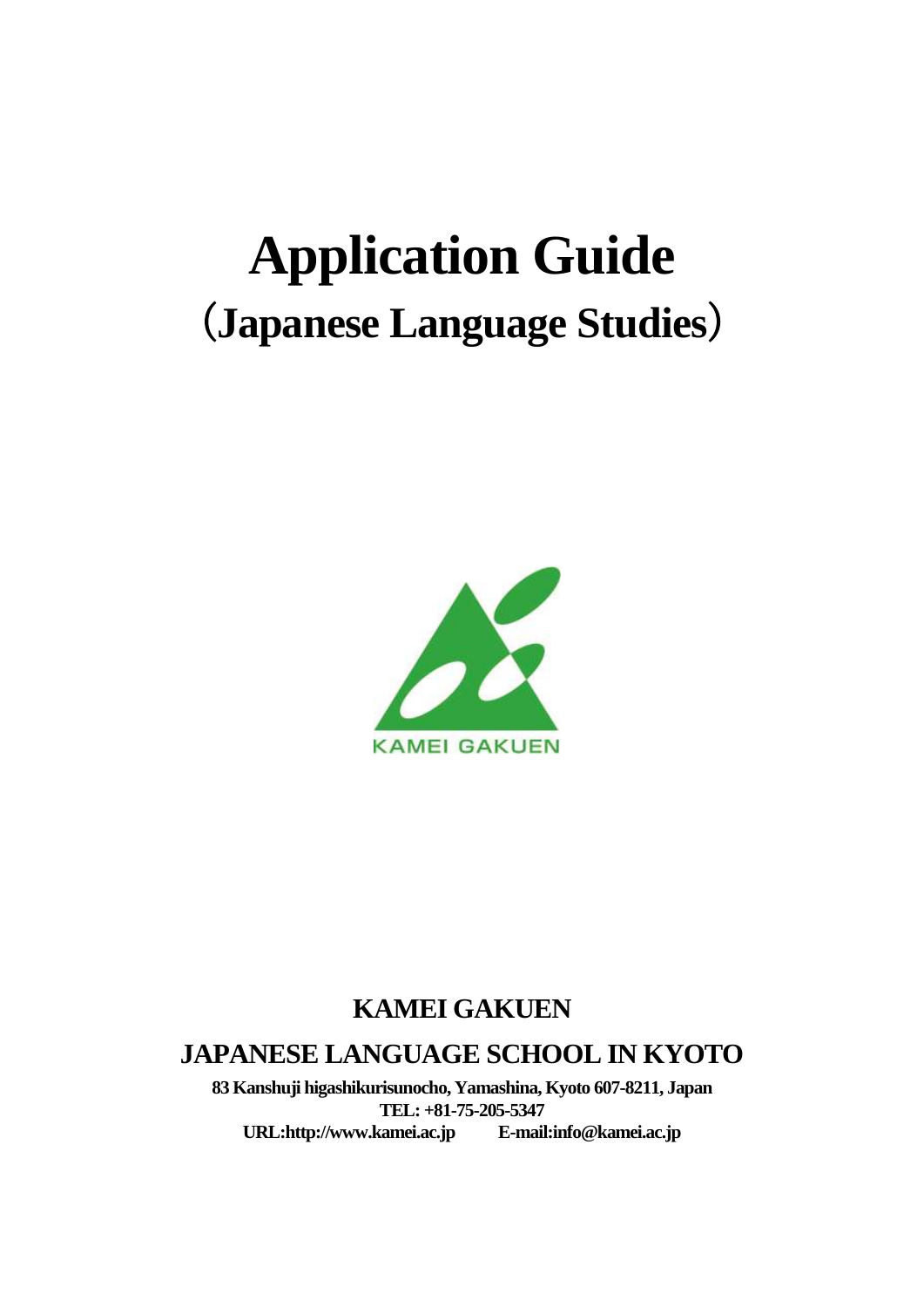## Ⅰ.**COURSE GUIDE**

| <b>Course</b>                                      | <b>Targeted towards</b>                                                                                                                                                                                                                                                                                                                                                                                                                                                          | <b>Admission</b><br>term | <b>Subjects</b>                                                                                                                                                                                                                                                                             | <b>Study hours</b>                                                                                                                                                                                                        | <b>Total</b><br>number of<br>hours                                |
|----------------------------------------------------|----------------------------------------------------------------------------------------------------------------------------------------------------------------------------------------------------------------------------------------------------------------------------------------------------------------------------------------------------------------------------------------------------------------------------------------------------------------------------------|--------------------------|---------------------------------------------------------------------------------------------------------------------------------------------------------------------------------------------------------------------------------------------------------------------------------------------|---------------------------------------------------------------------------------------------------------------------------------------------------------------------------------------------------------------------------|-------------------------------------------------------------------|
| 1 year<br><b>Course</b><br>2 year<br><b>Course</b> | Applicants who have obtained N1/N2<br>Japanese Language Proficiency Test level or<br>equivalent to these levels or higher, and desire<br>to enroll in vocational schools, universities or<br>graduate schools after completing this course<br>This course is for applicants who will be<br>learning Japanese language from the basics<br>and after completing 2 years, will target<br>students who wish to go on to vocational<br>schools, universities, or graduate schools etc | April                    | $^{\circledR}$<br>Japanese language<br>(Including Japanese Society)<br>(2)<br>Subjects covered for the<br>Examination for<br>Japanese University<br>Admission (EUJ)<br>(Nonfee • free choice)<br>Literature applicants:<br>Mathematics I & General<br><b>Studies</b><br>Science applicants: | 5 days/week<br>(Monday-Friday)<br>5 hours/day<br>Total 25 hours/week<br>*The classes are<br>separated into two<br>sessions: morning<br>classes and afternoon<br>classes. We will<br>determine which class<br>via testing. | Total<br>900<br>hours/Year<br>Total<br>$1800$ hours/ $2$<br>Years |
| 1.5 year<br><b>Course</b>                          | Applicants who wish to enter vocational<br>schools, universities or graduate schools<br>after graduating from this course                                                                                                                                                                                                                                                                                                                                                        | October                  | Mathematics II & Science<br>(Physics, Chemistry or<br>Biology; choose 2 subjects<br>from these)<br>(3)<br>English<br>(Nonfee • free choice)                                                                                                                                                 | * Subjects for the EUJ<br>and English class<br>schedule will be<br>informed when the<br>classes are opened.                                                                                                               | Total<br>1350 hours/<br>1.5 Years                                 |

## Ⅱ.**ENTRANCE REQUIRMENTS**

1.Applicants must have completed at least 12 years of school education in their home country, not in Japan, or have reached an equivalent level.

Applicants must be 18 years of age or older

(it is best if applicants are applying within 5 years after their most recent graduation)

- 2.Applicants must be admitted by our school following the above requirements.
- 3.Applicants who have a strong willingness to study and to set clear goals
- 4.Applicants who have learned Japanese more than 150 hours in their home countries and have achieved a level equivalent to N5

Japanese Language proficiency

5.The applicant's family should have steady income and or good financial conditions to support the study abroad expenses.

## Ⅲ.**SELECTION METHODS**

Applicant selection will be conducted through document screening, written exams such as Japanese tests, math and English tests and also through interviews at the applicant's home country. However, the interview and written tests may be skipped depending on the results of the document screening. Online interviews might also be conducted.

(We will directly inform the applicants or through their agents acting on their behalf of the dates for the written exams and interviews)

## Ⅳ**. APPLICATION STEPS**

### **1. Application Period:**

From 1st, August to 10, November for admissions for the April term of the following year

From 1st, February to 10, May for admission for the October term of the same year.

2. **Documents required**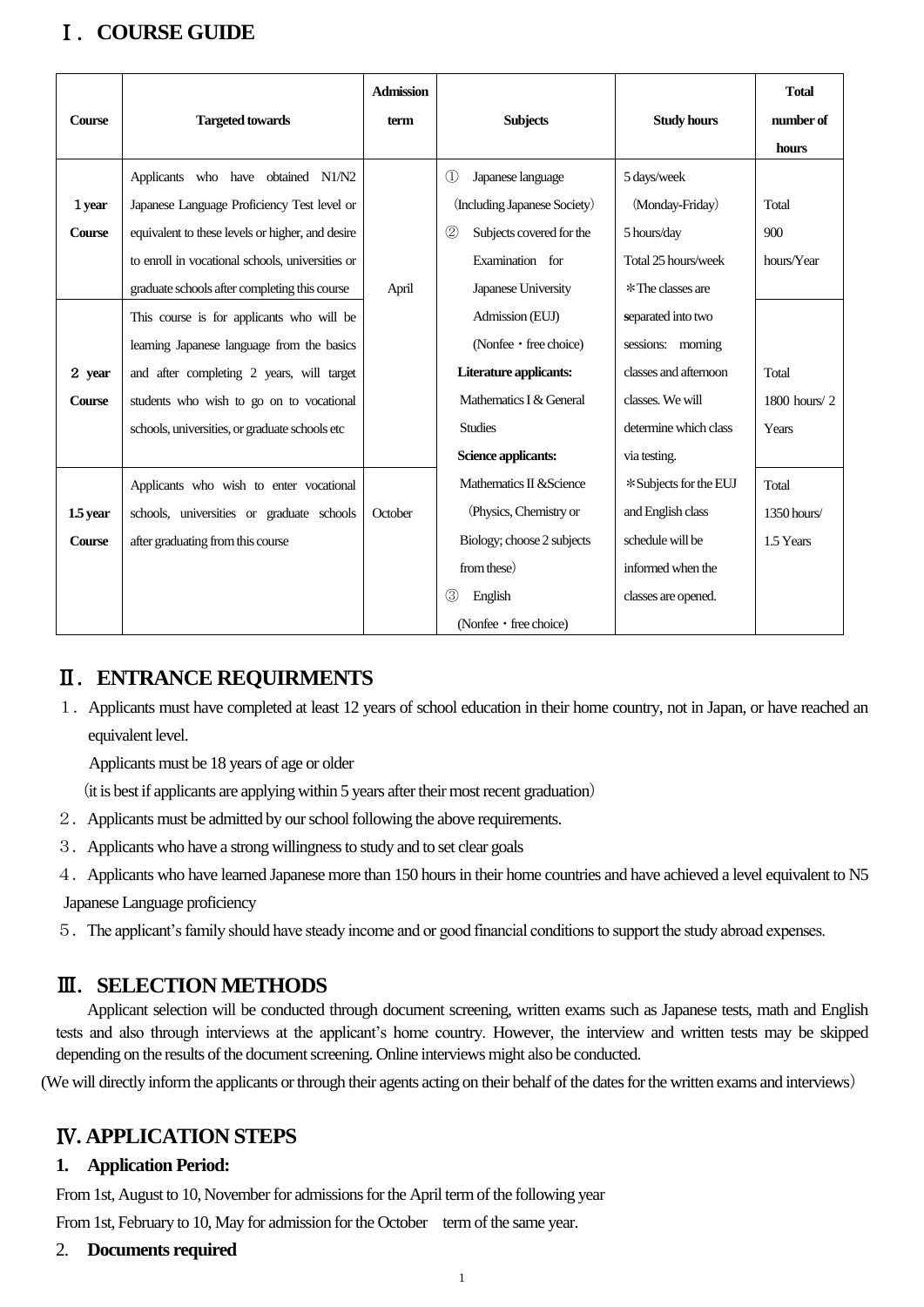|  | <b>Document</b>                                                                 | <b>Notes</b>                                                                                                                                                                                                                                                                                                                                                                                                                                                                                                                                                                                                                                                                                                                                                                             |  |  |
|--|---------------------------------------------------------------------------------|------------------------------------------------------------------------------------------------------------------------------------------------------------------------------------------------------------------------------------------------------------------------------------------------------------------------------------------------------------------------------------------------------------------------------------------------------------------------------------------------------------------------------------------------------------------------------------------------------------------------------------------------------------------------------------------------------------------------------------------------------------------------------------------|--|--|
|  | Application form                                                                | Fill in the designated form<br>* The school name, your graduation date, workplace address etc must be consistent with the original<br>certificates<br>XIn case your elementary school entrance age was under 5 years or over 8 years of age, you must also<br>submit the Certificate of Graduation from the Elementary school                                                                                                                                                                                                                                                                                                                                                                                                                                                            |  |  |
|  | Purpose of Studying<br>Abroad in Japan                                          | Fill in the designated form<br>* Write specifically your reason for learning Japanese in Japan and your plans after completing the<br>course<br>X In case 5 years or more has passed since your final school graduation, you must write concretely the<br>reasons for learning Japanese, the schools you will be going to, and your plans when returning back to<br>your home country after completing the course                                                                                                                                                                                                                                                                                                                                                                        |  |  |
|  | Reason for<br>re-application and<br>the Related Documents                       | (only if re-applying)                                                                                                                                                                                                                                                                                                                                                                                                                                                                                                                                                                                                                                                                                                                                                                    |  |  |
|  | Written Oath                                                                    | Fill in the designated form<br>imust be signed by the applicant                                                                                                                                                                                                                                                                                                                                                                                                                                                                                                                                                                                                                                                                                                                          |  |  |
|  | Certificate of final<br>school graduation                                       | The original certificate or diploma                                                                                                                                                                                                                                                                                                                                                                                                                                                                                                                                                                                                                                                                                                                                                      |  |  |
|  | Academic transcript of<br>the final academic level                              | The original<br>(records from admission to graduation)                                                                                                                                                                                                                                                                                                                                                                                                                                                                                                                                                                                                                                                                                                                                   |  |  |
|  | Certificate of student<br>status/Graduation<br>prospectus                       | The original<br>(only if applicable)                                                                                                                                                                                                                                                                                                                                                                                                                                                                                                                                                                                                                                                                                                                                                     |  |  |
|  | Certificate of<br>employment<br>/Retirement certificate                         | The original<br>(only if applicable)                                                                                                                                                                                                                                                                                                                                                                                                                                                                                                                                                                                                                                                                                                                                                     |  |  |
|  | Certificate of Japanese<br>language proficiency                                 | Certification and grade score of JLPT 5 kyu level or higher<br>BJT Business Japanese Proficiency test • JLRT Listening Reading test (writing test 300 points or<br>higher)<br>J-TEST level F or higher. In case of Level E,F: 250 points or higher<br>$\circled{2}$<br>NAT-TEST Level 5 or higher<br>$\circled{3}$<br>Standard Test for Japanese Business 350 points or higher<br>$\circledast$<br>TOP J Level A or higher<br>$\circledS$<br>J-cert (GNK) Pre-Intermediate level or higher<br>(6)<br>If you have none of these, you must submit a certificate proving that you have studied for 150 hours or<br>more in a Japanese Language School. (including the school address, contact information, details of<br>learning period, weekly learning hours, currentt study hours etc.) |  |  |
|  | Photographs (4cm x<br>3cm)                                                      | 6 photos required. Must be taken within the past 3 months, facing forward, with a white background and<br>no hats                                                                                                                                                                                                                                                                                                                                                                                                                                                                                                                                                                                                                                                                        |  |  |
|  | Passport                                                                        | (for those who have already acquired one) Copy of face photo page and Japan immigration procedure                                                                                                                                                                                                                                                                                                                                                                                                                                                                                                                                                                                                                                                                                        |  |  |
|  | Certificate of<br>attestation<br>(Chinese and<br>Vietnamese applicants<br>only) | page<br>(For Chinese applicants)<br>Applicants who graduated Regular high school need to submit  Credentials Report<br>$_{\oplus}$<br>University/junior college/vocational high school graduated applicants need submit Certificate of<br>$\circled{2}$<br>education (diploma) certificate (Credentials Report)<br>Access the link www.cdgdc.edu.cn<br>to apply<br>(For Vietnamese applicants)<br>Qualification verifying letter<br>$_{\textcircled{\scriptsize{1}}}$<br>* The original certificates must be sent to school directly from the center of certification.<br>(We would not accept if it is sent by student)                                                                                                                                                                 |  |  |

Documents of Applicants **Documents of Applicants**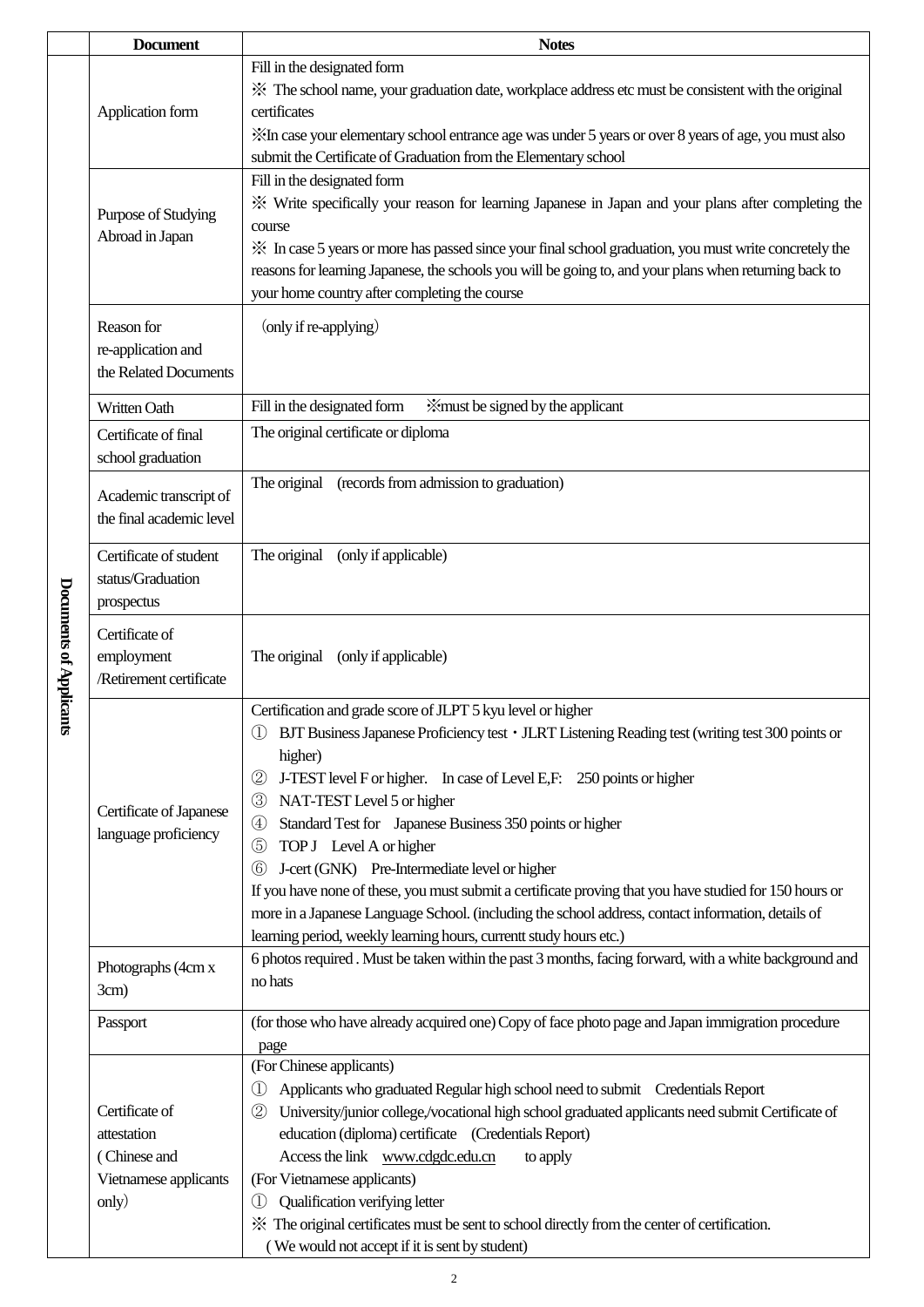|                             | Fill in the details on the designated form<br>※ Fill in the relationship between the applicant and the sponsor and the payment method clearly.<br><b>Sponsor Document</b><br>$\frac{1}{2}$ If the sponsor lives in Japan, refer to $\circledS$ on page 4 |                                                                                                                                                                                                                                                                                                                                                                                                                                                                                                                                                                                                                                                                                       |                                                                                                                                                                                                                                                                                                                                                                                                         |  |
|-----------------------------|----------------------------------------------------------------------------------------------------------------------------------------------------------------------------------------------------------------------------------------------------------|---------------------------------------------------------------------------------------------------------------------------------------------------------------------------------------------------------------------------------------------------------------------------------------------------------------------------------------------------------------------------------------------------------------------------------------------------------------------------------------------------------------------------------------------------------------------------------------------------------------------------------------------------------------------------------------|---------------------------------------------------------------------------------------------------------------------------------------------------------------------------------------------------------------------------------------------------------------------------------------------------------------------------------------------------------------------------------------------------------|--|
| Documents of Sponsors       | business owner, a copy of the business license must also be submitted.<br>For Vietnamese applicants:<br>Certificate of employment<br>by the sponsors, and the business registration permit is necessary                                                  |                                                                                                                                                                                                                                                                                                                                                                                                                                                                                                                                                                                                                                                                                       | The official company name, address and telephone number must be written on the original document<br>which is issued by the company. If the sponsor is the president of a company, or is a self-employed<br>An official copy of the documents including business registration number and tax code<br>For self-employed business owners, those documents certified by the People's Committee are prepared |  |
|                             | Certificate of income and<br>tax payment of<br>sponsor                                                                                                                                                                                                   | The official company name, address, telephone number, and the last 3 year income data must be<br>written on the original paper which is issued by the company. If the sponsor is a self-employed business<br>owner, the certificate of the last 3 year tax payment must be issued by the tax office.<br>For Vietnamese applicants:<br>Certificate of tax payment (that clarifies tax code and true tax payment situation)<br>In case of tax exemption, submit a certificate that clarifies the laws and ordinances such as tax<br>exemption<br>X If the sponsor is in Japan, the original certificate must be issued by a government office. Please refer<br>to $\circledS$ on page 4 |                                                                                                                                                                                                                                                                                                                                                                                                         |  |
|                             | Certificate of bank deposit                                                                                                                                                                                                                              | The original certificate of bank balance (about 3,000,000 Japanese yen).<br>$\bigcirc$<br>$^{\circledR}$<br>Copy of bankbook.<br>For Chinese applicants: bank deposit certificate, certificate of balance deposit<br>For Non Chinese and Vietnamese: Deposit / withdrawal statement<br>For Nepali applicants: Bank statement                                                                                                                                                                                                                                                                                                                                                          |                                                                                                                                                                                                                                                                                                                                                                                                         |  |
|                             | Documents proving the<br>process of financing                                                                                                                                                                                                            | Submit all documents such as deposit and withdrawal statements, deposit passbook, etc. that clarify the<br>history of funds information                                                                                                                                                                                                                                                                                                                                                                                                                                                                                                                                               |                                                                                                                                                                                                                                                                                                                                                                                                         |  |
|                             | Documents of relationship<br>between applicant and<br>sponsor                                                                                                                                                                                            | 2 ID card<br>Applicants from Vietnam, Nepal, Indonesia, Sri Lanka: ① Birth certificate<br>China: the original of Family relationship notarization letter<br>Other countries : please ask for more information                                                                                                                                                                                                                                                                                                                                                                                                                                                                         |                                                                                                                                                                                                                                                                                                                                                                                                         |  |
| Family register certificate |                                                                                                                                                                                                                                                          | Sponsor is parent: only the applicant family's documents are necessary<br>Sponsor is not a parent: both the applicant family's and sponsor family's documents<br>Applicants from Vietnam, Nepal, Indonesia and Sri Lanka: ① Family registry<br>China:<br>1 Family registry<br>2 Family register certificate<br>Taiwan:<br>Other countries : please ask for more information                                                                                                                                                                                                                                                                                                           |                                                                                                                                                                                                                                                                                                                                                                                                         |  |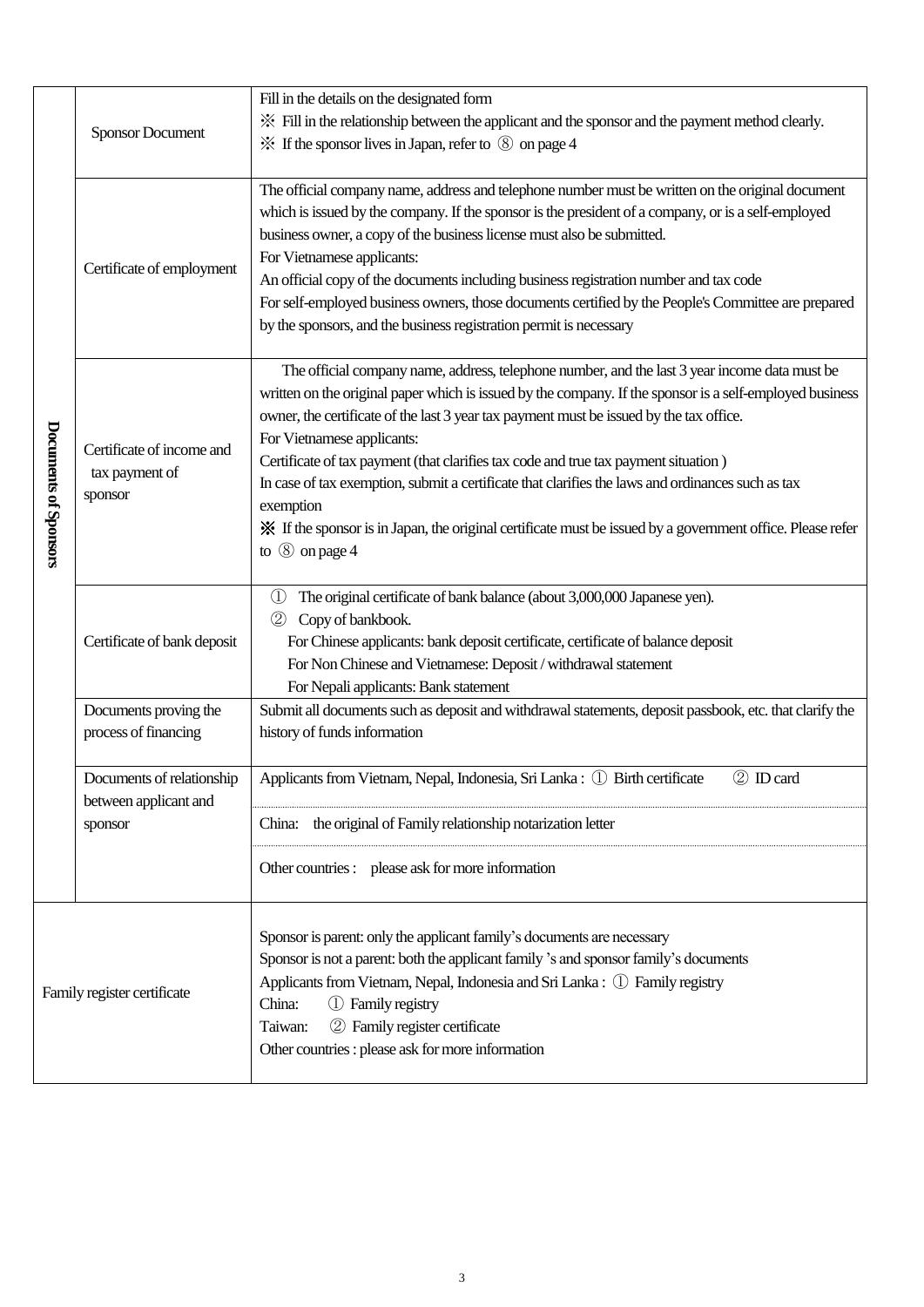#### **3. Application method**

During the application period, applicants or those acting as an agent on their behalf need to submit the necessary documents to the school directly or by postal mail.

#### **4. Notes on application documents**

① Fill in the application documents such as the application form, reason for studying abroad, and the sponsor forms with your own handwriting or typing and your own signature.

②If the documents such as certificates etc. are written in a non-Japanese language, attach theirJapanese translation.

The translator's occupation and name must be entered in the translation.

- $\odot$  Application documents for the April term must be created after September 1<sup>st</sup>, and after March 1<sup>st</sup> for the October term. Any corrections made on documents with correction fluid or erasable pen are unacceptable (all above rewritten documents will be invalid).
- ④ In case copies are required, they must be on A4 sized paper (reformat the paper size if the original is bigger).
- ⑤ If you have ever applied for "Certificate of Eligibility (COE) " in the past, be sure to inform us of this in advance.
- ⑥ If any instances of misrepresentation offacts are found, even at a later date, this will lead to termination of admission.
- ⑦ Please note that in the case of lacking or missing application documents including deficient documents, omission of entries or seals/signatures etc, your application will not be accepted.
- ⑧ If the sponsor or caretaker who prepares the paperwork is living in Japan, please bring the following documents with prior consultation and apply directly to the school.
	- $(1)$  Document of financial sponsorship (fill in the designated form)
	- $(2)$  Certificate of employment of the sponsor (if the sponsor is the president or legal representative of the company, or is a

self-employed business owner, the copy of the business license must be submitted)

- (3) Certificate of the tax payment made to the government office
- (4)Certificate of bank balance
- (5) Copy of bank book
- $(6)$  Certificate of resident status (all family must be entered in)

※ If the sponsor is a foreigner in Japan, the 'Foreign resident card' is necessary.

- (7) Documents showing the relationship between the applicant and sponsor (certificate of resident registration; copy of family register)
- ⑨ Other documents may be asked for if necessary.
- ⑩ After being reviewed by the Immigration office, we will not return the documents except the original diplomas etc, so if you would like to take back any documents, please clearly notify us of this at the time of submission
- ⑪ The sponsor shall bear all responsibility for the tuition and living expenses , and responsibility concerning school life and personal problems etc during the time applicant lives in Japan

※In case the sponsor is in Japan :

Ideally the sponsor should live in Osaka or the area surrounding Osaka, and should be an independently employed individual and have a stable income.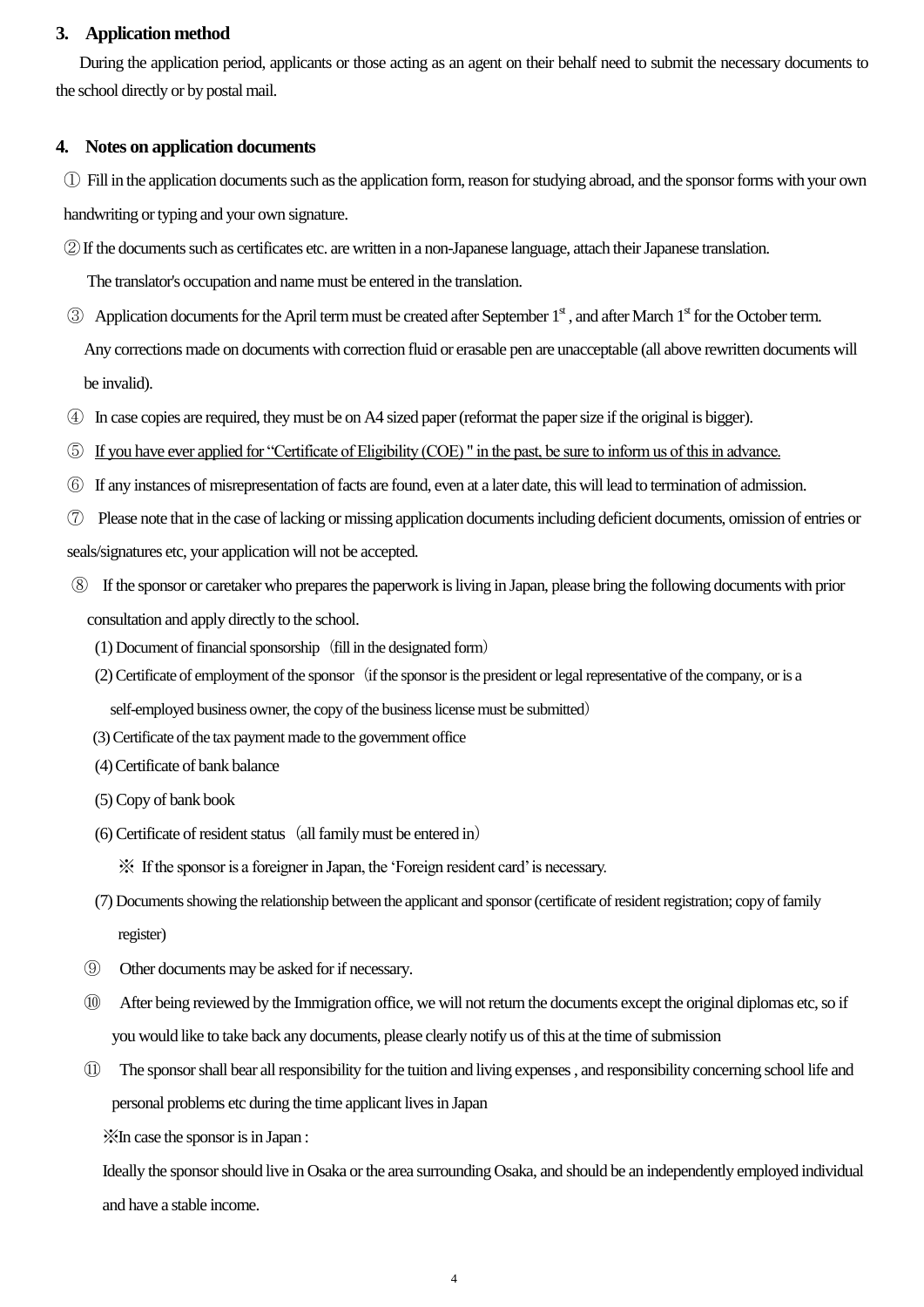## Ⅴ**. SCHOOL EXPENSES**

| <b>Items</b>                                 | <b>Expanses</b> | <b>Period of Payment</b>              |
|----------------------------------------------|-----------------|---------------------------------------|
| Selection fee                                | 20,000 Yen      |                                       |
| Entrance fee                                 | 60,000 Yen      | After obtaining the Certificate of    |
| Tuition fee for one year                     | 660,000 Yen     | Eigibility, remit the school expenses |
| Teaching materials fee                       | 20,000 Yen      | to the school's bank account within   |
| Off-campus activities                        | 20,000 Yen      | the designated period                 |
| Student welfare expenses (1 year)<br>*note 1 | 16,000Yen       |                                       |
| Total expenses for the 1st year              | 796,000 Yen     |                                       |

\***Fees for the graduation party and graduation photo album are not included (20,000yen)**.

#### \***After entrance, the applicant needs to pay the fee (2,100yen) for the airport bus.**

#### \***The cost of the bank transfer fee needs to be borne by the applicant.**

#### \***Note**1:

Student welfare expenses (insurance fee of 12,300 yen and health checkup fee of 3,700 yen) include overall disaster injury compensation. This insurance is provided for international students to allow them to study abraod with peace of mind

It is compensated in case of accident or injury or in the event of injuring other people or damages incurred in accidents. The below compensation situations will be accepted.

① Treatment expenses for accident or illness etc will be paid (except dental medical treatment).

Join the "**National health insurance**" scheme on your own and combined with this insurance, the treatment for medical expenses which students have to pay will be zero.

- ② If you accidentally damage someone's things with a bicycle (excluding cars and motorbikes) or injure others, the compensation / treatment expenses will be paid.
- ③ Expenses, such as traveling costs in case a relative has to visit from his/her native country in the event of hospitalization are paid.Moreover, transport expenses when someone is transported to his/her native country are paid in the event of grievous injury, serious illness, etc.

Expenses such as travel expenses will be paid for the relatives who fly from their home country to Japan due to your

hospitalization etc. Also, in case of major injury or major illness, if you have to go back to your home country, the transportation costs etc will be paid.

However, depending on the type of insurance, there are some disclaimers

#### **"National Health Insurance"**

It is a medical insurance program that foreigners who live in Japan for one year or more have to join. 70% of treatment expenses are paid by this insurance, and participants pay the remaining 30%. In the case of foreign students, the insurance costs 22,000 yen for one year.

After entrance, please go to your local Ward office to do the paperwork to join National Health Insurance program

\*30% treatment expences which you pay for might be reimbursed by joining Student welfare expenses. (there are some disclaimers)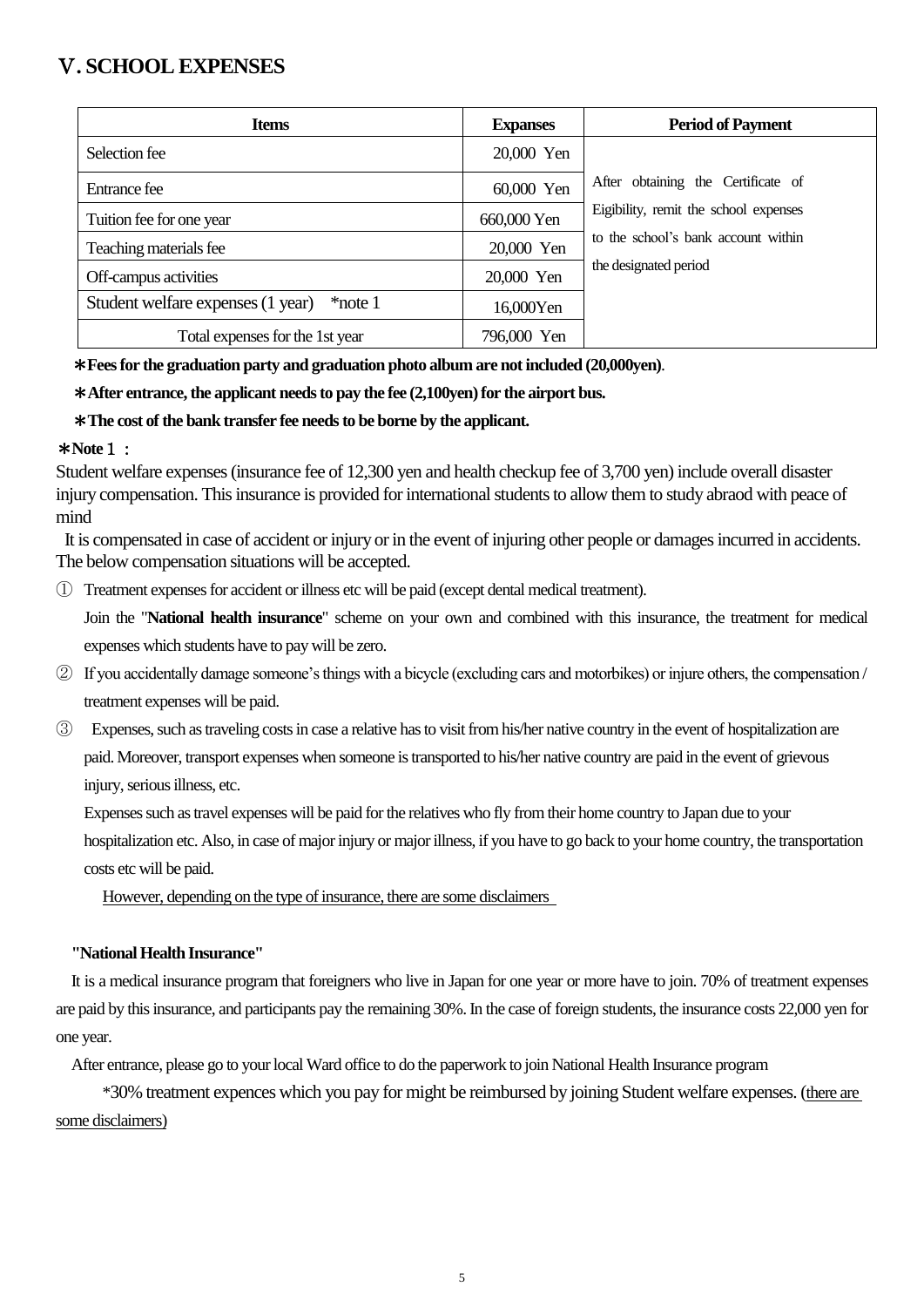## **VII. THE PROCESS FROM APPLICATION TO ENROLLMENT**

| Application to our school · Application documents submitted · Field interview conducted and pass the school selection process.      |  |
|-------------------------------------------------------------------------------------------------------------------------------------|--|
|                                                                                                                                     |  |
| After examining the application documents at our school, submit "Application for granting certificate of eligibility" to Osaka      |  |
| Immigration Bureau.                                                                                                                 |  |
|                                                                                                                                     |  |
| The Osaka Immigration Bureau informs the school of the issuance / non-issuance of the "Certificate of Eligibility of Certificate of |  |
| Eligibility".                                                                                                                       |  |
| For April admission, the end of February the following year<br>↓                                                                    |  |
| For October admission, the end of August of the same year                                                                           |  |
|                                                                                                                                     |  |
| We notify the applicant or the studying abroad agency about the issuance / non-issuance of the "Certificate of Eligibility".        |  |
|                                                                                                                                     |  |
| The applicant remits the tuition fees etc. to our school or through the study abroad agency                                         |  |
|                                                                                                                                     |  |
| After confirming the payment, we will mail the original of "Certificate of Eligibility" and "Admission Permit" and the "Preparation |  |
| Guide for Immigration" to the applicants, or the studying abroad agency                                                             |  |
| T                                                                                                                                   |  |
| The applicant applies for a student visa at the Japanese Embassy or Consulate in his / her home country with the "Certificate of    |  |
| Eligibility and Certificate of Enrollment", "Admission Permit" and other documents                                                  |  |
|                                                                                                                                     |  |
| When you get the student visa, please contact us immediately. Please arrive in Japan on the date designated by our school.          |  |
|                                                                                                                                     |  |
| After entering Japan or coming to school, take a placement test (classification test).                                              |  |
|                                                                                                                                     |  |
| An entrance ceremony, orientation, classes start                                                                                    |  |

# **VIII**.**OTHERS**

#### 1. **Living expenses in Japan**

- ① About 80,000 yen (included housing rent) per month is required as average living expenses besides the school tuition.
- ② It is difficult to balance living expenses with part-time jobs and studies with the income from part-time jobs, so you should have sufficient funds prepared.
- ③ Please bring six-month dormitory fee and administrative fee at the time of entrance to dormitory (only for those staying in dormitories) of about 250,000 yen.
- ④ It is best to bring to Japan about 500,000 yen for six month living expenses

#### 2.**Part Time Jobs**

Part time jobs are basically prohibited as a rule under the status of "studying abroad "

Therefore when a foreign student wants to use their leisure time from study time, "Permission for Other Activities" from the Immigration Bureau is required.

Part-time jobs up to 28 hours a week are possible after receiving the permission (For reference: in case of Osaka, part-time job wages are about 880 yen to 1000 yen per hour, about 100,000 yen per month)

(However, on summer vacation/winter vacation/spring vacation working time will be possible up to 8 hours per day)